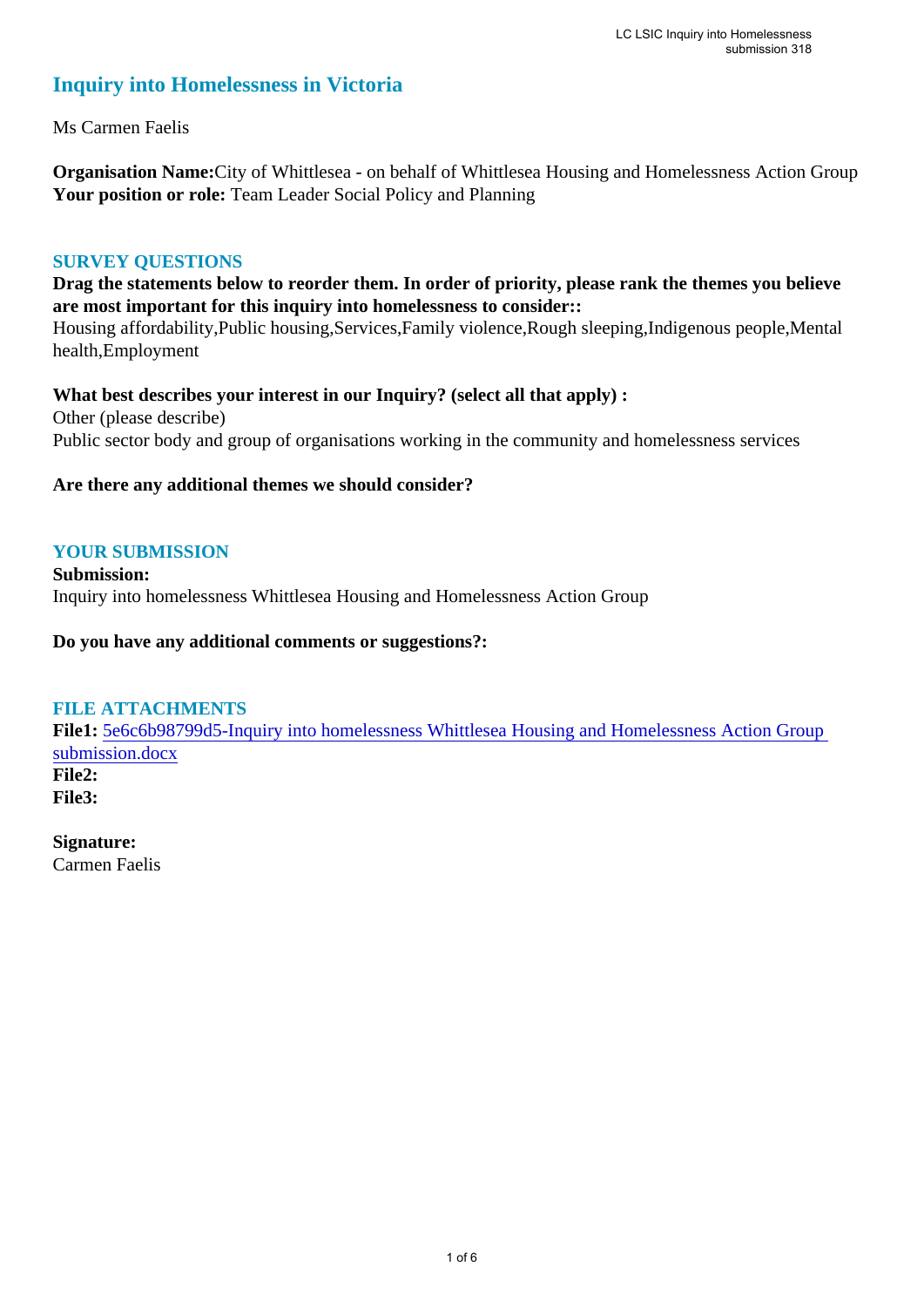# Inquiry into homelessness Whittlesea Housing and Homelessness Action Group (WHAAG) submission

## **Introduction**

The Whittlesea Housing and Homelessness Action Group (WHAAG) would like to thank the Parliamentary Legal and Social Issues Committee for initiating a Parliamentary Inquiry into Homelessness and for this opportunity to lodge a submission to inform the Inquiry.

Members of WHAAG are from a range of community organisations that operate across Whittlesea, including:

- City of Whittlesea (CoW)
- DPV Health
- Haven Home Safe
- Home Ground Real Estate Launch Housing
- Hope Street
- Housing Choices
- Merri Outreach Support Service
- Whittlesea Community Connections
- Women's Property Initiative
- Yarra Plenty Regional Library

The group was established in response to the increasing demand experienced by agencies, concern about affordable housing options and increased evidence of homelessness in the municipality. The group is developing a 10-year shared plan that responds to housing and homelessness in CoW. The WHAAG has identified several local needs across the homelessness and housing spectrum.

WHAAG believes that the key to addressing homelessness in the CoW is to:

- Increase the supply of long-term affordable housing, and
- Work to prevent homelessness from occurring.

### **Scale and Nature**

Between 2011 and 2016, homelessness rose 38.5% in CoW<sup>1</sup>. Across CoW, there is currently a low level of social and affordable housing, and demand far outweighs supply. In 2016 over half (53.8%) of all households in CoW were experiencing moderate or heavy housing related financial stress and with rental households more likely to experience housing related stress.

Currently only 1.3% of all dwellings are social housing compared to a Greater Melbourne's average of 2.6%. It is estimated that 3,497 households have an unmet need for affordable housing in City of Whittlesea. This represents an affordable housing supply gap of 5.2% households, with only a 0.4%

<sup>1</sup> Australian Bureau of Statistics, Census of Population and Housing: Estimating homelessness, 2016, (Australian Bureau of Statistics, 2019)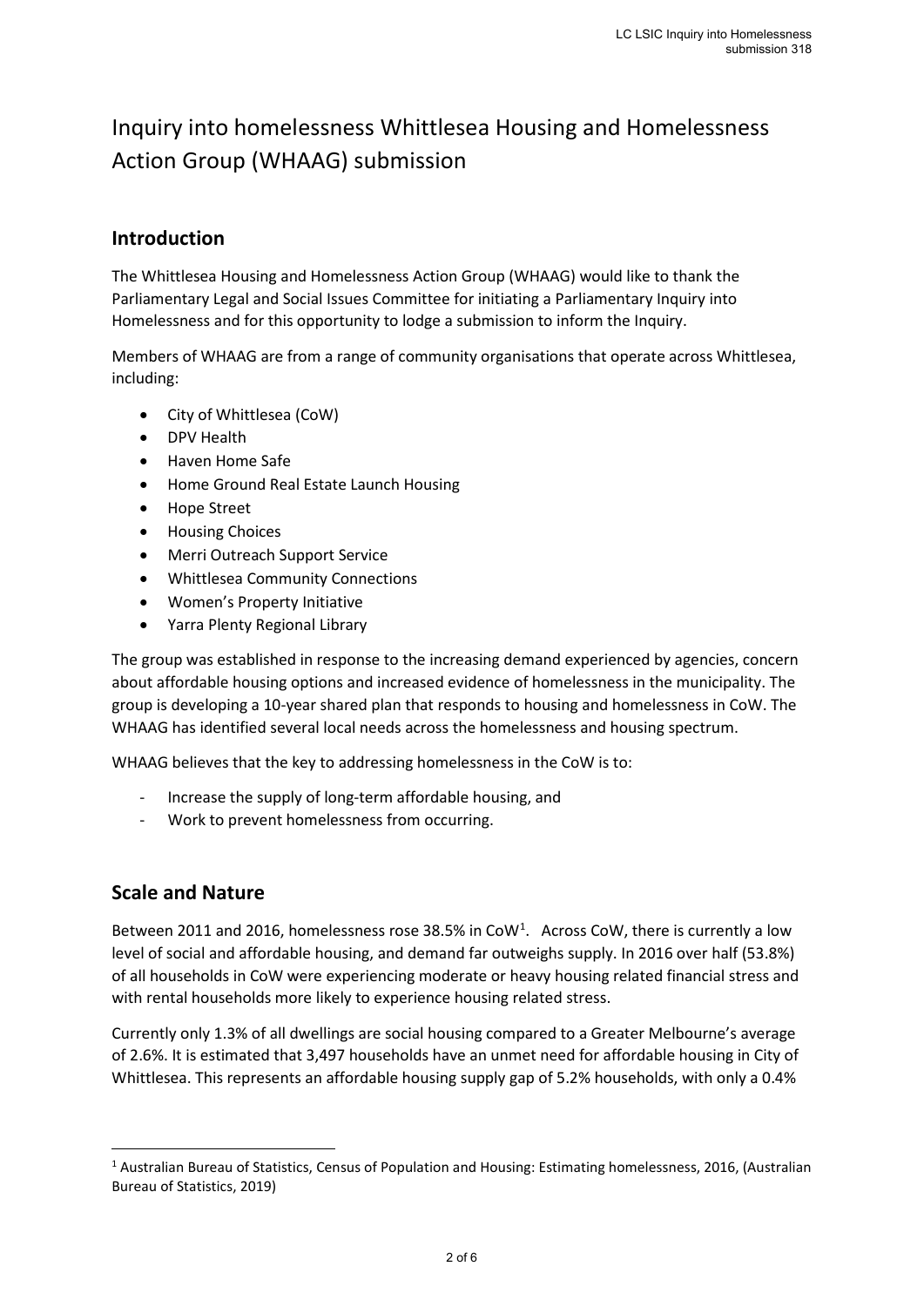increase in new affordable housing dwellings delivered between 2011 and 2016 (58 dwellings out of  $14,813$ ).<sup>2</sup>

The greatest tool available to alleviate these pressures is long term, permanently funded investment in affordable housing, from crisis and transitional housing through to medium- and long-term tenancies. Underinvestment across all levels of government has resulted in a lack of crisis and transitional housing for people entering the homelessness service system. Short term housing is being used long term by people who cannot access long term affordable housing due to lack of provision, creating a housing bottleneck which prevents people experiencing homelessness from securing appropriate housing.

CoW has a diverse population, with a high proportion of residents being from culturally and linguistically diverse (CALD) backgrounds, a mix of large and small households, high rates of residents who need daily disability support and the largest population of people of Aboriginal and/or Torres Strait Islander (ATSI) descent by local government area in Greater Melbourne (0.8% of the population compared with 0.5% for Greater Melbourne). CoW's diversity means that a variety of housing stock is required to meet the needs of the community, including housing suitable for:

- Culturally and linguistically diverse communities
- Aboriginal and Torres Strait Islanders
- Women and children escaping family violence
- Young people
- People with a disability
- LGBTI people
- The elderly

 $\overline{a}$ 

Family Violence is the most common cause of homelessness. The family violence incident rate per 100,000 population for July 2018 to June 2019 in CoW was 1,371.5 and the rate for incidents with children present was 454.3, which are higher than the Victorian average. Whilst it is the incident of family violence that causes homelessness, it is the housing crisis that extends the period of homelessness for women and children. Once women feel able to leave a family violence situation, they often find they are unable to find affordable or suitable housing. Women (and their children) are often housed in motels or overcrowded accommodation such as rooming houses. The homelessness rates would be reduced significantly, if we could end violence against women.

A large portion of the homeless cohort in CoW is "invisible" or provisionally accommodated. These people reside in inadequate housing such as overcrowded environments or in temporary arrangements with others. Such housing options are unstable, temporary and do not provide security of tenure, creating increased uncertainty and transition for those who are already experiencing vulnerability. People experiencing homelessness also include high numbers of people who are couch surfing, living in rooming houses or those living in cars, tents, caravan parks and improvised dwellings.

## **Social, Economic and Policy Context**

The rapidly growing population of people experiencing homelessness in CoW are unable to effectively access appropriate housing and support through homelessness services due to the lack of provision within the municipality. For people in CoW, the nearest access point is in Preston (more

<sup>2</sup> https://housing.id.com.au/whittlesea/affordability-and-availability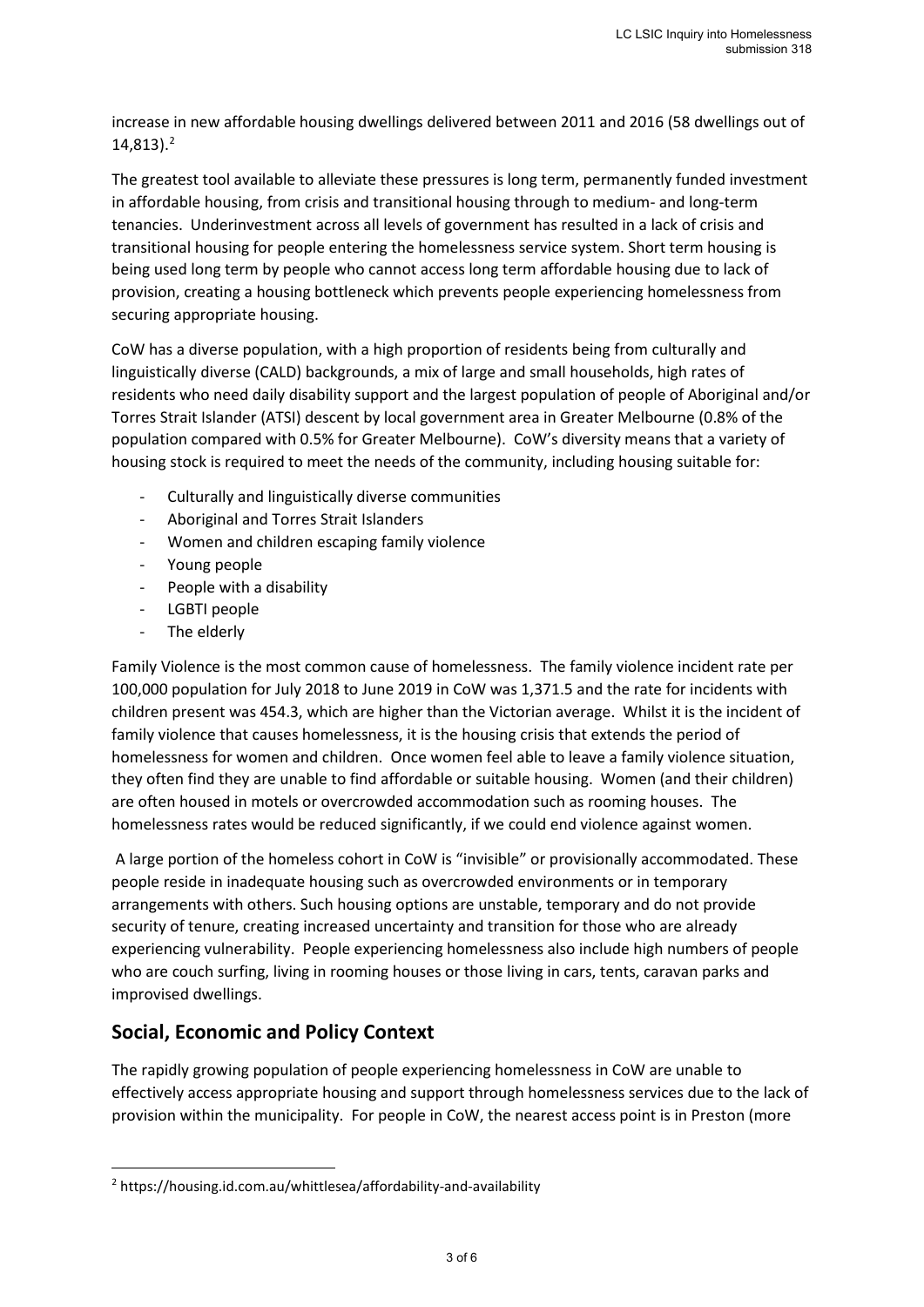than 40km south of some suburbs in CoW) which requires private transport or a lengthy trip on public transport. For young people, this is even worse with the access point being in the CBD.

There is an acute need for an increase in outreach services and for more service providers to be in, and based from, CoW in order to minimise significant barriers by improving accessibility. The long travel to and from services is a critical issue that needs to be addressed. The impact of not having a local access point inhibits outreach capabilities and stretches the "hub and spoke" model to breaking point and can discourage people from accessing services entirely, thus preventing early intervention.

Underinvestment and limited resourcing across the continuum of affordable housing means there is an inadequate supply of housing solutions to people experiencing homelessness in CoW. There is no operational crisis housing at all in the municipality, which means people are exposed to unsafe and inappropriate housing in times of crisis, including budget motels, caravan parks and rooming houses.

## **Local and State Government Policies and Practices**

CoW has a long-standing commitment to affordable housing, having adopted the Social and Affordable Housing Policy and Strategy 2012 – 2016 and amended the Whittlesea Planning Scheme in 2017 stating that "Council aims to achieve the inclusion of 5% social housing and 10% affordable housing in the structure planning of any established or greenfield housing development." CoW has agreed to peppercorn lease council owned land to youth crisis accommodation in the municipality. Council has agreed to partner with Hope Street to deliver a First Response Youth Service in South Morang, however the project needs \$4.8M in capital and \$2.3M p/a for ongoing operational funding.

Council recently concluded a DHHS funded Social Housing Investment Planning (SHIP) Project in partnership with Hume City Council and Mitchell Shire Council. A key output of the project outlined that Council is unable to effectively facilitate affordable housing given the restrictions of the Victorian Planning Provisions, despite having a commitment to affordable housing. Currently the way that Council can negotiate affordable housing outcomes on private land is by using a Section 173 Agreement which is voluntarily entered with a developer. However, despite a whole of council commitment to facilitating affordable housing, opportunities are limited which results in an insignificant amount of affordable housing dwellings being delivered.

Furthermore, the lack of affordable housing being mandatory in Precinct Structure Plans (PSPs) is a missed opportunity for the community to gain affordable housing contributions from developers. PSPs and development contributions guidelines do not permit the mandating and levying for affordable housing. It is extremely difficult to capture value at any stage other than the time when it is created.

Just as the PSP process can extract developer contributions for development infrastructure, such as roads and intersections, and community infrastructure, such as halls and sporting facilities, the PSP process should also be able to extract contributions for affordable housing. This is an important asset for the accommodation, health and wellbeing of a cohesive, inclusive and well-functioning community. At present, the developer contribution guidelines explicitly do not extend to housing, and the PSP planning guidelines are silent on the issue. For any growth area council with PSPs under consideration or listed for future exploration, affordable housing needs to be part of this conversation, as once the value is created and the PSP is approved, it is extremely difficult for government to extract any further value from private landowners.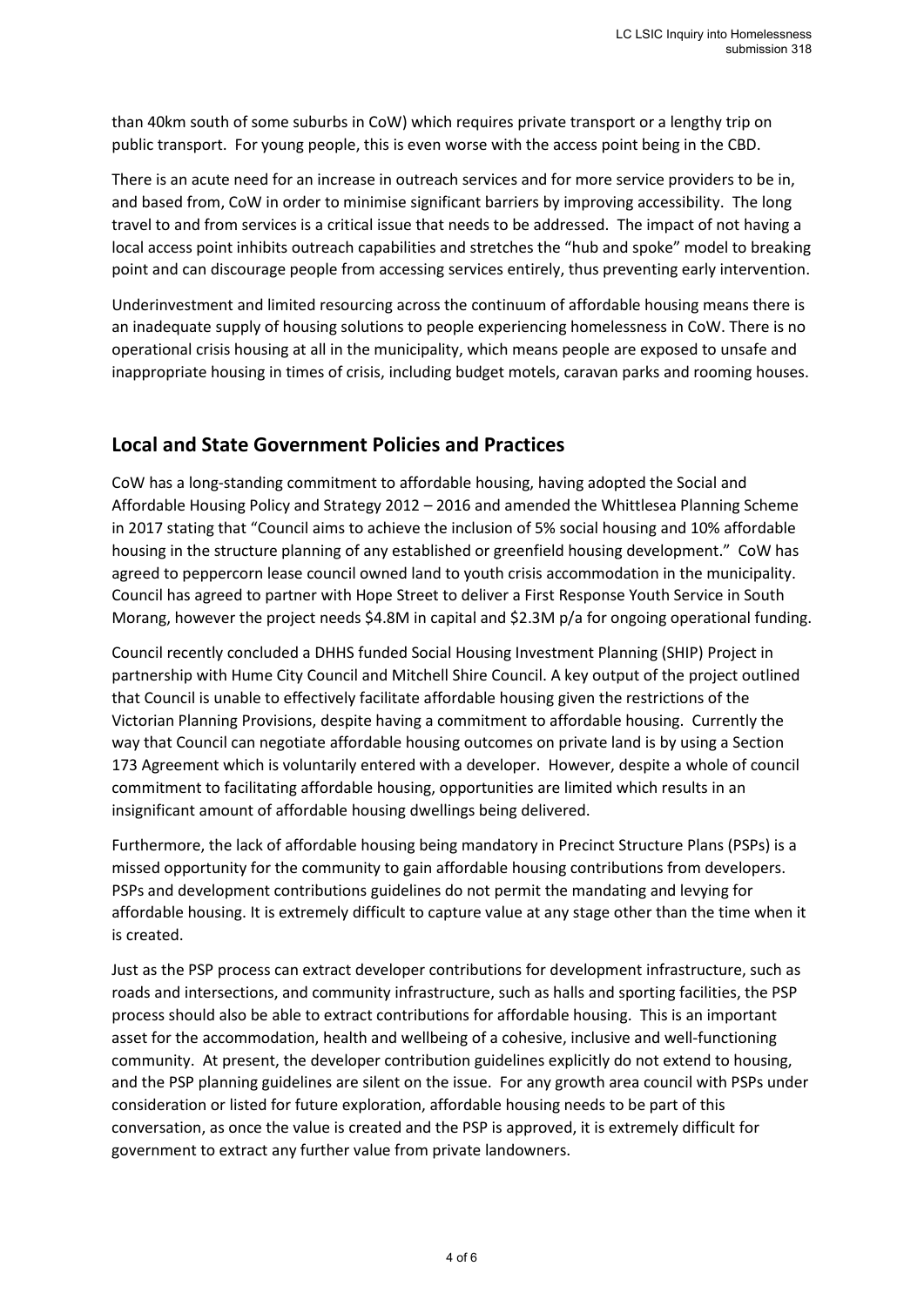## **Recommendations**

WHAAG makes the following recommendations to reduce homelessness in CoW:

• Bi-partisan support of large-scale investment in affordable housing that is permanently funded to secure housing for vulnerable people now and in the future.

The primary way to help the rapidly growing numbers of CoW residents who are experiencing homelessness is to provide greater affordable housing. 'Housing first' models (with wrap around services) have been shown to be the most effective safety net for people who are at risk of or are experiencing homelessness. Any other measures that respond to homelessness are strengthened by effective supply of affordable housing.

Adequate housing first models with "wraparound support services" are needed to support people with complex and traumatic lives. Some people require supported long term accommodation for life.

• A homelessness service access point in CoW

Navigating the service system is complex, these issues are further compounded when services aren't available locally.

• Work across family violence and homelessness jurisdictions to enable more women and children to remain or return home safely.

Whilst the Royal Commission into Family Violence highlighted the impact of family violence in Victoria, there are many instances in which the system further jeopardises the well being of women and their children.

- Funding for the provision of youth crisis accommodation and youth housing services, including the Hope Street First Response Youth Service in South Morang (\$4.8M capital) and provide ongoing operational funding from the Specialist Homelessness Services Fund (\$2.3M p/a).
- Changes to the Victorian Planning Provisions to allow Councils to mandate affordable housing in new developments.

As a collective, the WHAAG strongly believe that the PSP process could be strengthened if landowners/developers, who are gaining considerable land value uplift as a direct result of the PSP and rezoning process, were required to contribute toward affordable housing in built form, works-in-kind or financial cash-in-lieu contributions.

• Investment across housing continuum, from crisis, transitional through to medium- and long-term tenancies, and case management support that is developed on an evidenced based model.